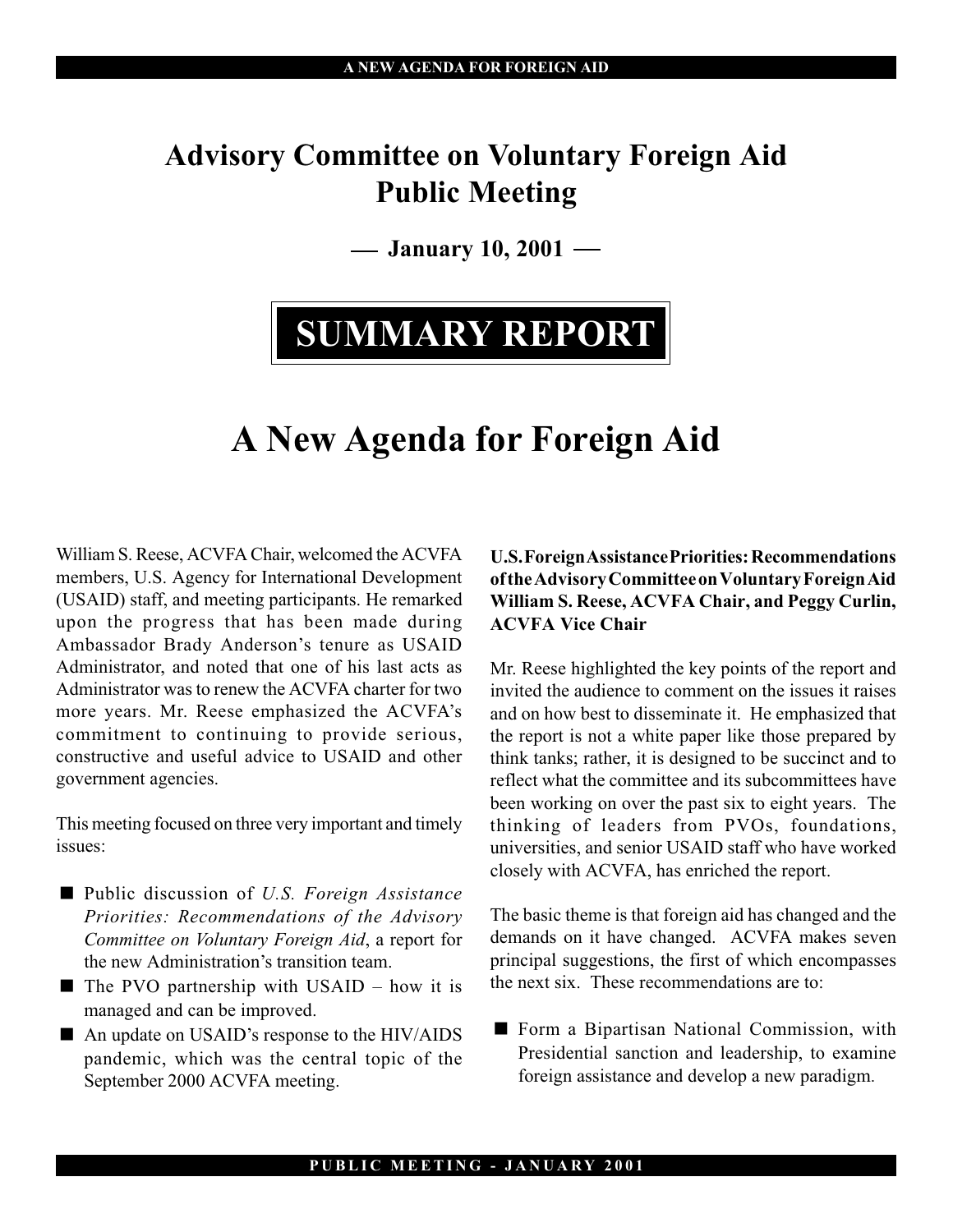- Increase the foreign aid budget.
- Shift the way USAID works from implementing to facilitating and empowering.
- Increase the emphasis on civil society development.
- **Design USAID programs to achieve full integration** of gender concerns and equitable participation of women.
- Recognize and track the link between humanitarian assistance and long term sustainable development issues.
- Launch a more comprehensive and better-funded assault on the HIV/AIDS pandemic.

#### A Bipartisan National Commission

The basic purposes and long-term goals of America's foreign aid program require new definition and clarity consonant with our values and national interests. It is clearly time for a Bipartisan National Commission on International Cooperation, established under the leadership of the President and joined by members of Congress, to undertake a comprehensive review of the U.S. foreign aid program and to build a national consensus around

foreign aid. There is no question that a constituency is needed. The American public consistently overestimates what is spent on foreign assistance. There are some successful public education efforts, funded by USAID and the private sector, but much more should be done. This effort requires Presidential leadership, but no President in recent years has discussed these issues with the public.

#### Increase the foreign aid budget

Increased long-term investments in development assistance are necessary now to avoid paying for the large outlays that will be required in the future when states fail because of lack of attention. There has been a 40 percent drop in real spending on foreign aid since the mid-1980s - this is seriously inadequate to serve

U.S. interests. Moreover, Congressional earmarking to support specific programs is a significant problem. These restrictions on the way funds can be spent limit USAID's ability to put its human resources and those of its partners to work.

#### Shift the way USAID works from implementing to facilitating and enabling

USAID has been moving toward a role of development facilitator over the past 8-10 years. This trend occurred as USAID staff decreased and the capabilities of its partners, both U.S. and indigenous, increased. The new

role presents an opportunity for USAID to work differently and more effectively with all of its partners - PVOs, universities, cooperatives, and private businesses. Such a new mode of facilitator would also allow USAID, as one of many U.S. agencies involved in foreign aid, to take on a leadership role in facilitating cooperation among these agencies.

ACVFA Vice Chair Peggy Curlin presented an overview of the last four recommendations:

#### Increase the emphasis on civil society development

ACVFA firmly believes that strengthening civil society is central to what USAID has done and should do in the future. Building the capabilities of indigenous civil society organizations is essential to achieving development and humanitarian objectives. While USAID has been at the forefront in supporting civil society, it has not placed high enough priority on strengthening civil society across sectors.

#### Design USAID programs to achieve full integration of gender concerns and equitable participation of women

Enhancing program effectiveness by focusing on gender is another major issue that represents many hours of

It is clearly time for a Bipartisan National Commission on **International** Cooperation to build a national consensus around foreign aid.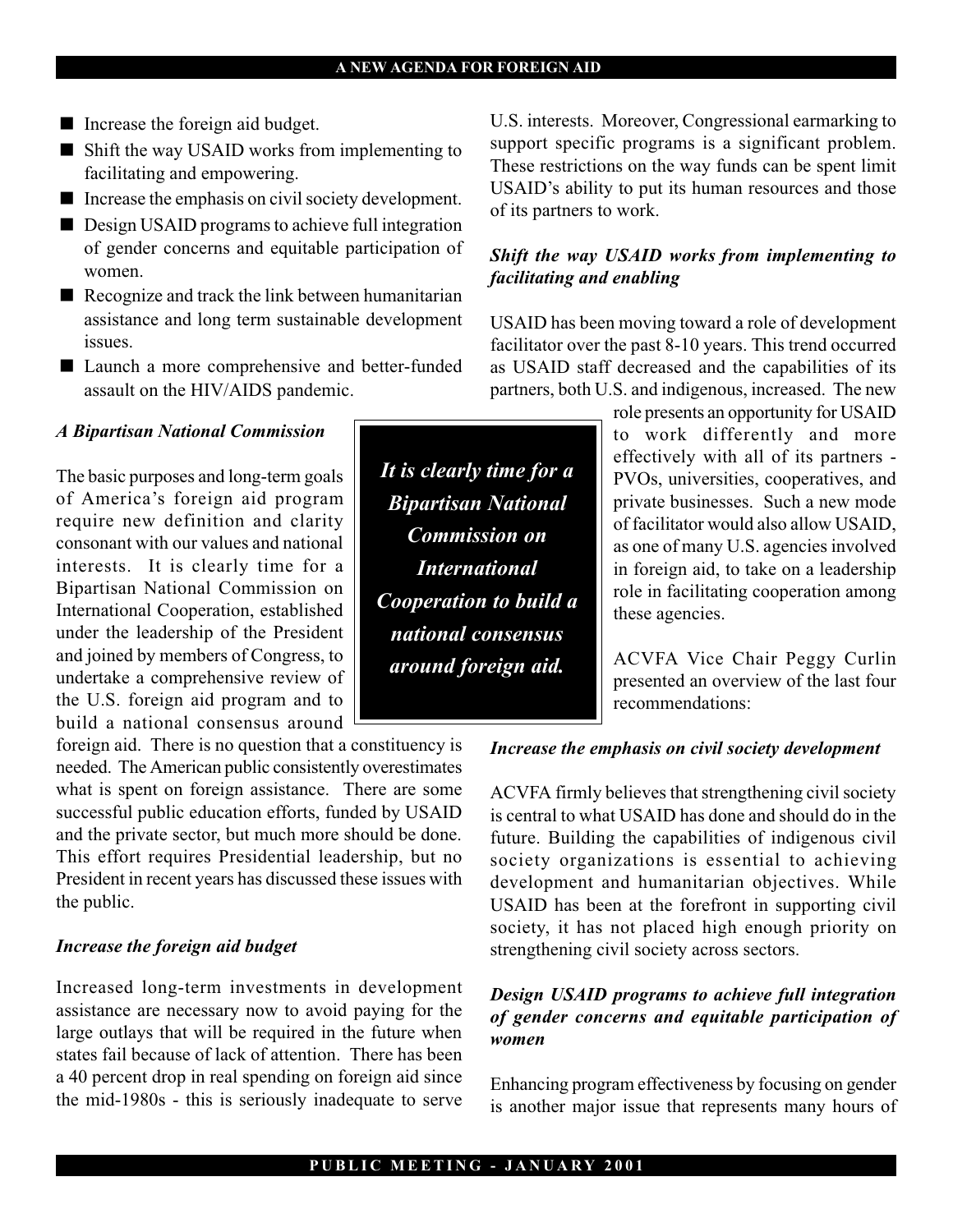#### A NEW AGENDA FOR FOREIGN AID

work by the Advisory Committee and USAID colleagues. Gender is a genuine crosscutting theme that influences all aspects of development. As USAID's Strategic Plan notes, gender equality is emphasized for both efficiency and equity reasons. It is important in maximizing the economic development potential of a society and in ensuring the full participation and rights of all its citizens. USAID has made significant progress in mainstreaming gender in its goals and operations, yet more remains to be done. Further progress will depend upon clear and consistent leadership on this issue in USAID/Washington and in the field.

#### Recognize and track the link between humanitarian assistance and long term sustainable development issues

The report calls for strengthening the critical link between emergency response and long-term development. Complex humanitarian crises stemming from ethnic wars will continue and will place ever-greater demands on development assistance. Questions about how best to facilitate transition from a state of crisis to long-term development must be resolved. USAID understands the humanitarian /

development linkages that are vital to longer-term peace and stability in troubled environments. If the transitions are to be most effective, a strong, if not dominant, USAID voice at the table when humanitarian assistance plans are being made is in order.

#### Launch a more comprehensive and better-funded assault on the HIV/AIDS pandemic

Eight years ago, AIDS was not viewed as a serious threat to development. Today it is seen as a barrier that could eliminate the work that all development agencies in the world have done over the last few decades. The HIV/ AIDS pandemic is not solely a health issue, but rather, a crosscutting theme that affects all sectors and threatens economic and political stability. This calls for increased

investments of funds and creativity in multisectoral programming. Legislative restrictions that limit USAID's flexibility in using HIV/AIDS funds are a serious concern.



Mr. Reese called for comments on the report, including agreement and disagreement, as well as specific ideas on how to disseminate its messages.

Audience reaction to the report was consistently

positive. The first questioner expressed disagreement with the recommendation that USAID shift from implementer to enabler for two reasons: first, the term "enabler" has a negative connotation in the social services. Secondly, implementation is where USAID is most effective; in fact, the Agency just won a Hammer award for performance management. Problems could arise in shifting performance management and evaluation to the voluntary sector, since non-profits are generally less equipped for these functions. Another audience member pointed out that this

recommendation seems somewhat inconsistent with the recommendation on humanitarian assistance, which calls for USAID to take a more hands-on approach and to be more involved in coordination and evaluation.

Committee members noted that there is no inconsistency between the role of evaluator and that of enabler. While an enabling agency would not actually carry out projects, it would continue to have an oversight role, including the essential functions of evaluating progress and results and auditing. This recommendation reflects a trend that has been occurring within USAID over the past 8-10 years in response to the reality of staff cuts that have reduced USAID's capacity to operate as it has in the past. At the same time, there has been a dramatic growth of civil society, both in terms of the number of

Enhancing program effectiveness by focusing on gender is another major issue...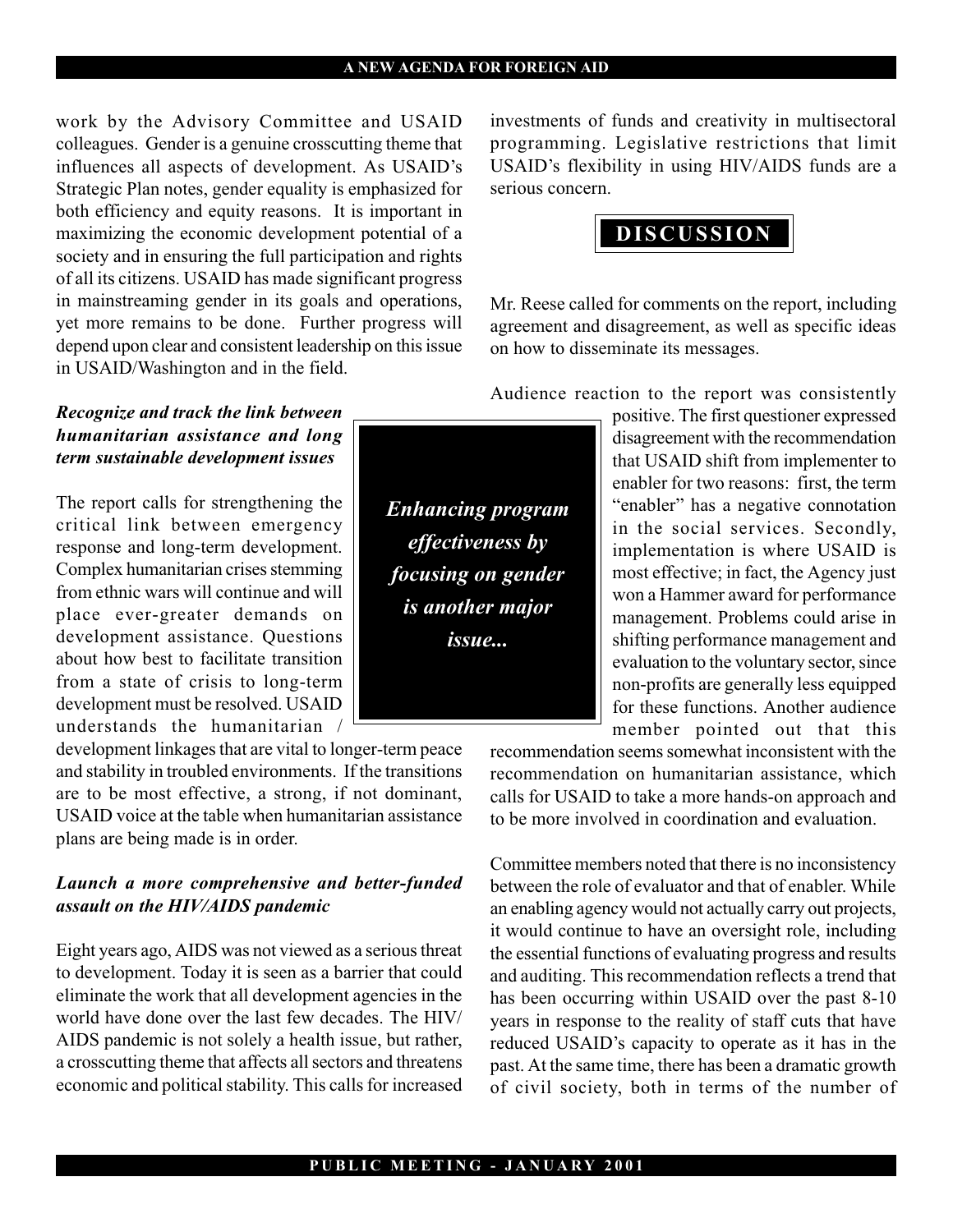organizations and their capability to partner on development projects. These partners can provide the same level of technical quality and ability to measure results as USAID. The Committee believes this trend should continue.

Other audience members concurred with the recommendation for a revised role. One indicated it was "right on the mark," noting that it would be helpful to flesh out the specifics of what a facilitating role would mean. For example, such a role would capitalize on USAID's effectiveness at the policy level and would allow USAID to assume a coordinating role with

multilateral institutions and other federal agencies involved in foreign assistance. She urged the Committee to disseminate the response to the report widely within the NGO community to deepen the discussion.

Others pointed out that this shift in role has been a development trend in general and that there is a need for PVOs and NGOs to move further in this direction as well. The recommendation does not undermine USAID's valuable role, but rather lends force to the premise that development occurs through the efforts

of grassroots organizations. It was also noted that the recommendation should not imply that USAID is not necessary, or that it should have generalist facilitators. Whatever agency carries the weight of foreign assistance in the new administration should have technical strength.

There was discussion of the tension between USAID's results orientation and its role in working as an enabler to build the capacity of organizations and institutions. The latter role requires a long timeframe and agreement on indicators for measuring intangibles like capacity building. Audience members cited lessons from European development agencies, the Inter-American Foundation, the African Development Foundation, and the Charities Aid Foundation that provide useful insights into the actual nature of enabling relationships on the ground and the indicators for measuring success.

An ACVFA member noted that the recommendation regarding USAID's role also has to do with the level at which the agency functions and, going a step further, could imply that USAID should be a cabinet-level post as an international cooperation agency. An audience member emphasized that whether Cabinet-level or not, a strong and independent development assistance agency is a critical and positive element in U.S. foreign policy.

Other audience members noted that the report could be strengthened by more attention to the following points: the importance of economic growth for poverty

alleviation; the need for investment in Africa and for debt relief; partnering with private industry; the need for gender programming that moves beyond rhetoric; and the value of strengthening public administration at the national and local level for civil society building.

A number of participants spoke about the recommendation for strengthening the constituency for foreign aid, noting that some of the responsibility for this rests with the third sector. Several audience members cited examples of ongoing work, suggesting that the debt

relief coalition might be a model, and that new messages, such as American security interests, might be needed. Several suggested linking development assistance to U.S. national interests, using facts and figures that could be added to the report.

There were a number of suggestions for disseminating the report, including press releases tailored for specific audiences (these could mention points raised by meeting participants depending on the audience); op-ed pieces; transmittal to all PVO boards and trustees; and individual meetings with Administration officials and policymakers. It was generally agreed that personal contact would be the best way to disseminate the report. It was noted that wide distribution of the report would require resources from the PVO community. There was

A facilitating role would capitalize on USAID's effectiveness at the policy level...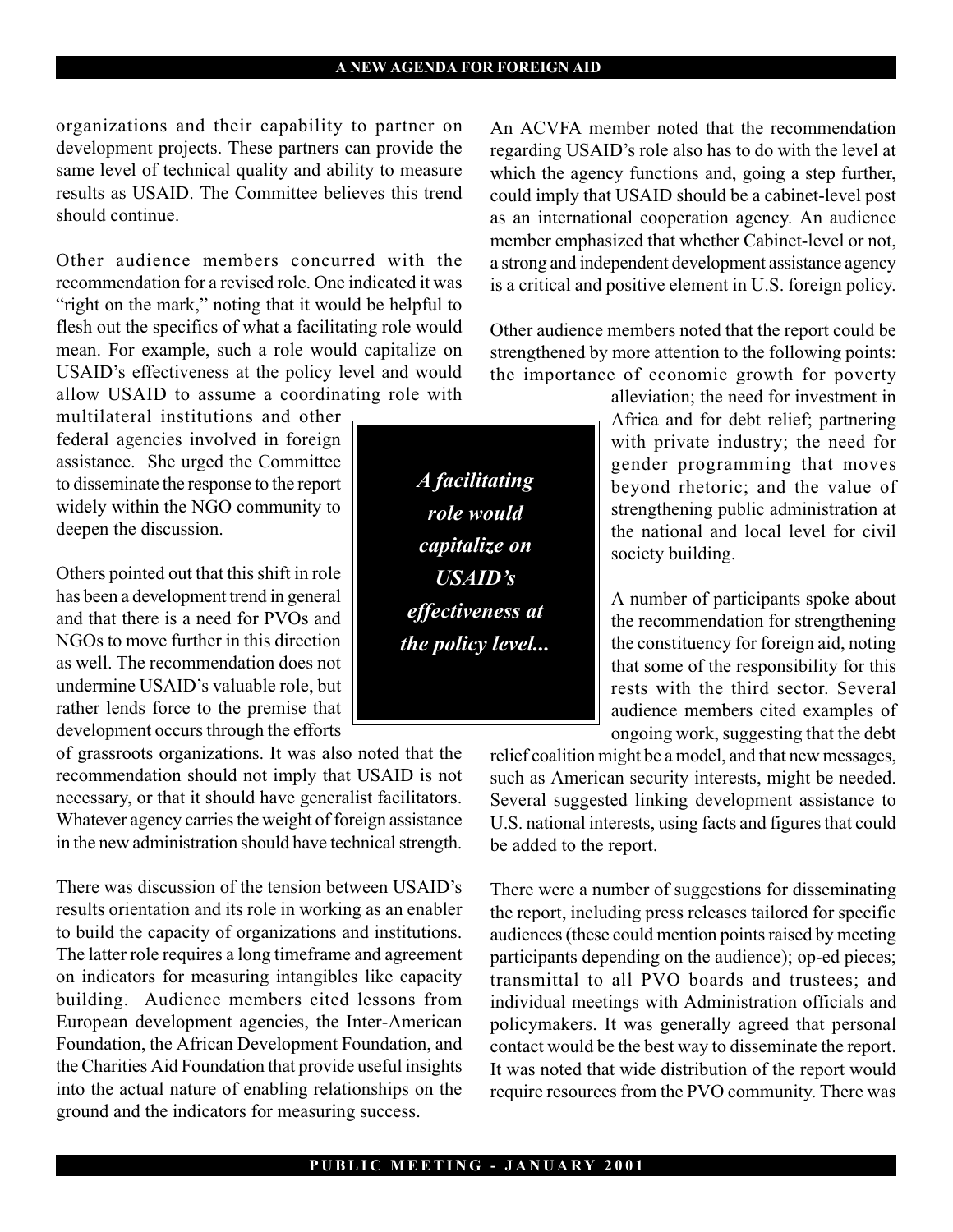consensus around a suggestion to create a working group from among the participants at the meeting to develop an action plan for dissemination.

PANEL

#### USAID-PVO Partnership Issues

USAID-ACFVA-PVO Partnership Working Group Co-Chairs: Ann VanDusen, Deputy Assistant Administrator, Bureau for Policy and Program Coordination, USAID, and Bob Chase, ACVFA Member

Margaret Goodman, Best Practices Study Consultant

Mark Ward, Director, Office of Procurement, USAID Ken Schofield, Deputy Assistant

Administrator, Bureau for Policy and Program Coordination, USAID

Mr. Chase explained that the Partnership Working Group is truly a joint committee composed of six senior USAID career staff and an equal number of ACVFA members. Formed last summer, the group determined that it would work on the following three

issues, with the goal of developing discrete and actionable recommendations over a six-month timeframe: (1) a study of best practices that characterize the partnership in particular sectors, such as microenterprise; (2) joint training of PVO staff with USAID staff; and (3) acquisition and assistance (A&A), which is fundamental to the way USAID and its partners work together.

Ms.VanDusen emphasized that the working group tried to identify issues it could cover relatively quickly. Its first order of business was to review past recommendations on partnership and then to document best practices as ways of building a better partnership. Part of this effort included identifying obstacles and irritants, two of which have been procurement issues and results and indicators.

"Best practices" in the USAID-PVO partnership rest on good communications and opportunities for mutual learning.

Before turning to the partnership study, Ms. VanDusen reported on progress on joint training. USAID's Human Resources managers accepted the working group's proposal to open up USAID's procurement training to representatives of NGOs. Two spaces will be available in each session. Additionally, a number of Managing for Results courses will be opened up. The issues are how to select the participants and ensure that they will have the opportunity to participate actively in the sessions and that they will train others. This spring USAID is sponsoring training on how organizations work in emergency response and how to anticipate emergencies. Because the NGO community is so critical

> to Agency programs in this area, USAID would like at least 10 NGO participants in that course.

> Ms. Emira Woods of InterAction said that InterAction has agreed to be the clearinghouse for the training slots and to run a lottery if the response is too great. The number of slots available is an issue, but InterAction will disseminate information on the courses through its newsletter and briefings. The training sessions will take place in Washington and in the field, and are open to the entire NGO community, not

just InterAction members.

#### USAID-PVO Partnership Best Practices, Margaret Goodman, Consultant

Ms. Goodman interviewed USAID and PVO/NGO staff in December 2000, focusing on certain program areas and bureaus that reflect good practices. The study's scope included PVOs, NGOs, and cooperative development organizations. Other non-profits and universities could not be consulted within the timeframe, but the findings would be generally applicable to these organizations. The overall tenor was that the relationship is positive and has been on a positive trend over the last several years. Best practices fall into two major categories: good communications and opportunities for mutual learning.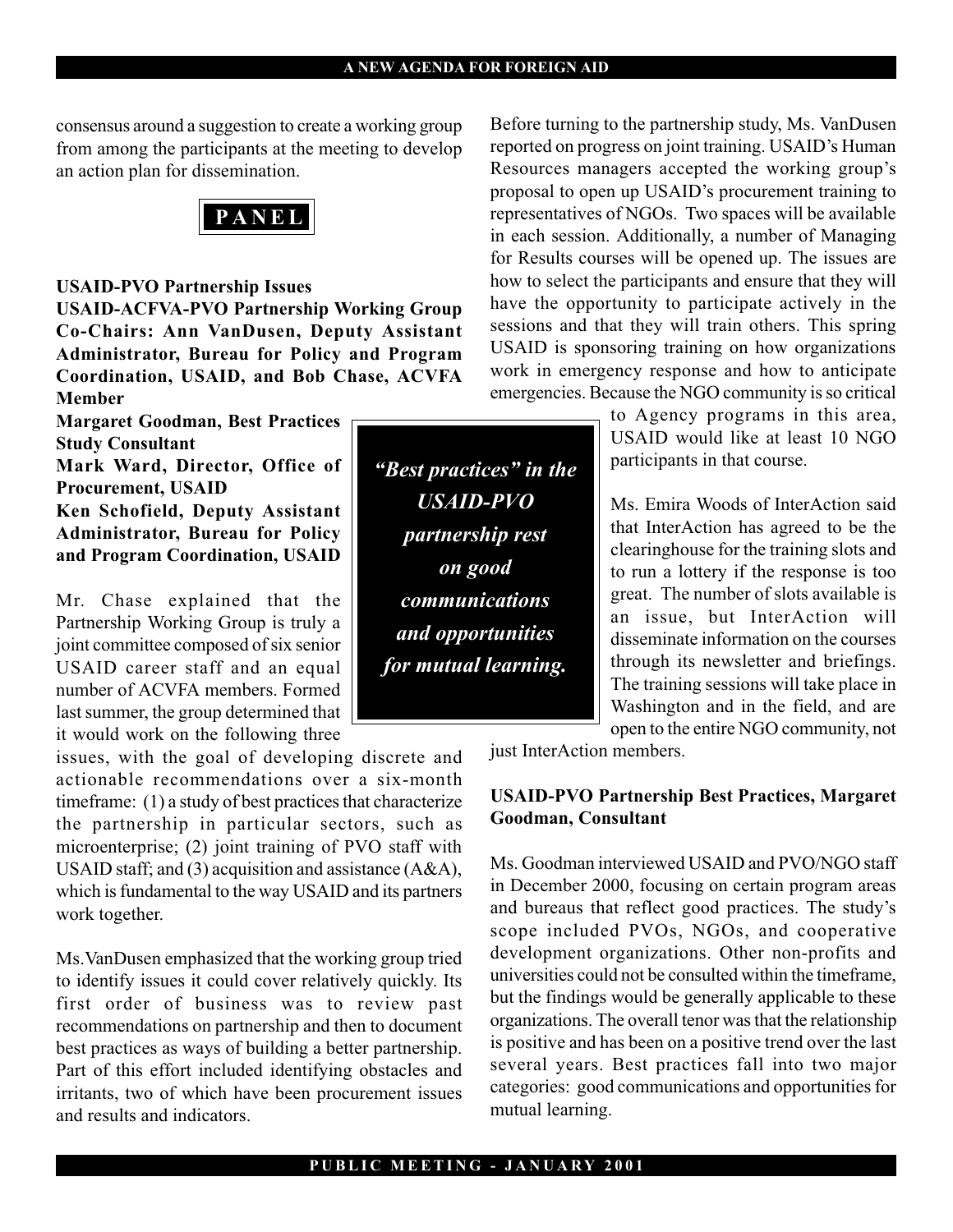Ms. Goodman cited the following components of good communication:

- Objective, honest discourse in a non-judgmental environment.
- Good listening skills, involving feedback. There doesn't have to be agreement on all points but there should be recognition that what everyone said was heard.
- **Open channels for informal and formal** conversation.
- Willingness to engage in dialogue at key points in the development cycle.
- Creative use of websites and interactive discussion groups.
- Regular meetings.
- **Timeliness.** When input is sought on an issue, the requests should leave enough time to provide a thorough and thoughtful response without undue delay.

Opportunities for encouraging mutual learning involve the following:

- Support for capacity building.
- $\blacksquare$  Creative approaches to evaluation. It's important to recognize and publish lessons learned, so that organizations can share their approaches.
- $\blacksquare$  Issue discussions where both sides can sit down and work together.
- **EXECUTE:** Formal and informal joint training.
- Development and utilization of networks for continued capacity building and organizational development.
- Support for regional and sub-regional activities.

Ms. Goodman described some specific examples of best practices, including the Office of Private and Voluntary Cooperation, particularly its capacity building and mentoring role; networks such as SEEP (Small

Enterprise Education and Promotion) and the Child Survival Collaboration and Resources Group (CORE), which share lessons learned and build the capacity of their members; use of Annual Program Statements to solicit proposals; and circulating Requests for Applications in draft for comment. She also cited the Europe and Eurasia Bureau's use of electronic media and outreach to partners as good examples of partnership methodology. Although most of the recommendations were directed toward USAID, Ms. Goodman voiced a suggestion for NGOs: be more systematic in developing and promoting common positions. She concluded by

> noting that she would accept comments on the draft and provide a final version to ACVFA.

> Acquisition and Assistance Issues Mark Ward, Director, Office of Procurement, USAID, and Ken Schofield, Deputy Assistant Administrator, Bureau for Policy and Program Coordination, USAID

> The Working Group focused on six acquisition and assistance (A&A) issues:

- $\blacksquare$ Data on A&A trends.
- **I** Joint training on procurement.
- Evaluation of the use of Indefinite Quantity Contracts (IQCs).
- Guidance to USAID's Strategic Objective (SO) teams on the choice of instrument, i.e., whether and when to use a grant or contract.
- Need for updating the past performance information database.
- $\blacksquare$  Need for a mechanism for ongoing consultation on USAID's A&A policies.

Mr. Ward reported that USAID has developed a new data reporting system for its overseas field missions called MPICS, which will provide figures on trends in acquisition and assistance. The NGO community has been interested in whether USAID is using contracts

#### PUBLIC MEETING - JANUARY 2001

NGOs should be more systematic in developing common positions and advocating for them.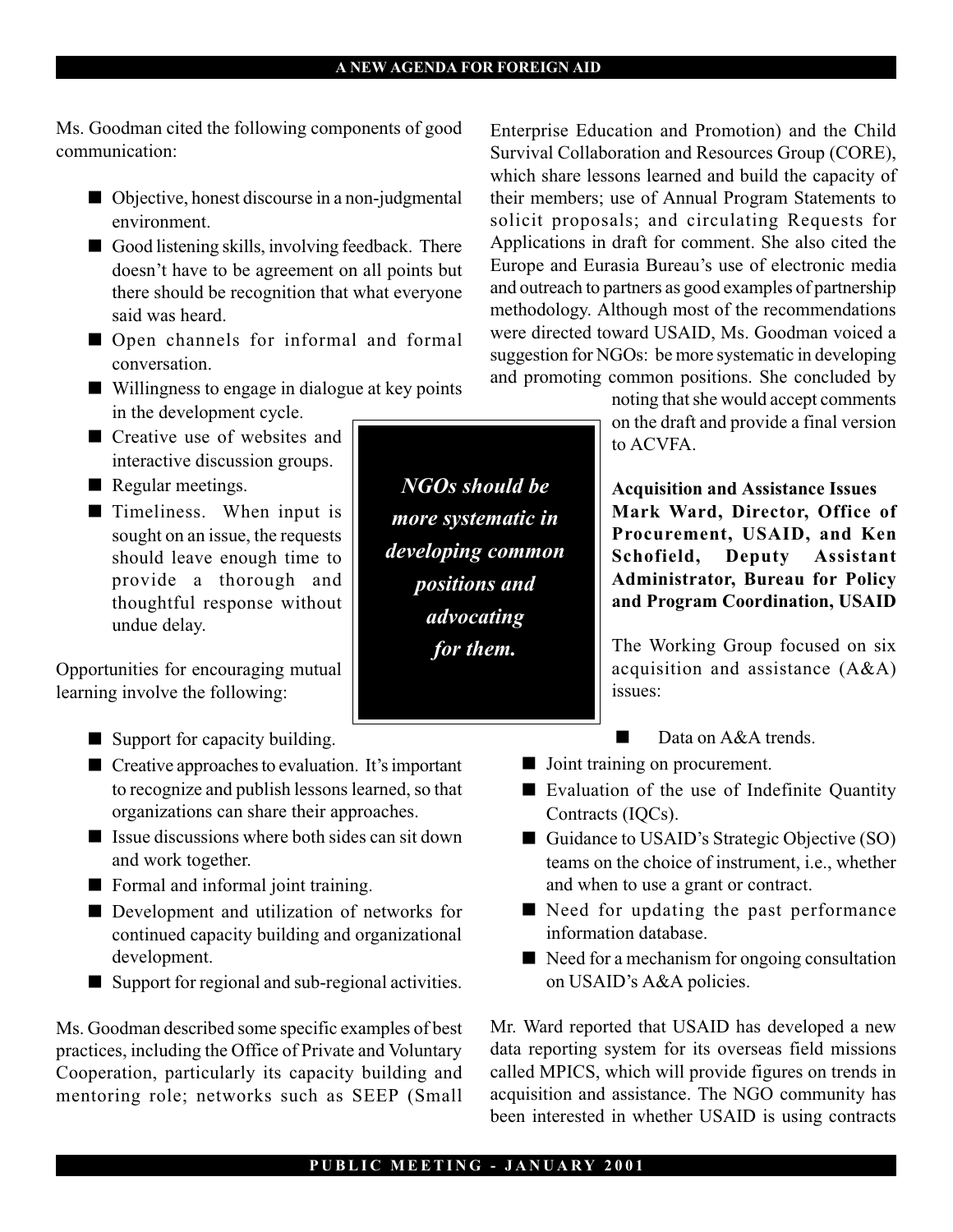#### A NEW AGENDA FOR FOREIGN AID

more often than in the past, and what percentage of funding is programmed through non-profits. The MPICS data from USAID Missions is now being checked for accuracy. When the USAID Mission figures are finalized and added to the USAID Washington data in February, the Agency will have worldwide picture of acquisition and assistance trends to report to the NGO community. For this meeting, Office of Procurement staff compiled informal figures that show a decline between 1992 and 2000 from 49 percent to 40 percent of total procurement awarded through contracts. Mr. Ward mentioned another statistic that provides a picture of USAID's workload the number of actions processed by the

Office of Procurement has increased dramatically, but the number of staff has not kept pace. This is a serious issue that affects timely procurement.

Noting that training had already been discussed, Mr. Schofield turned to the choice of instrument issue. The NGO community has questioned whether USAID staff need new, more useful guidance on when to use assistance (grants and cooperative agreements) and when to use contracts. The guidance is neutral - that is, it does not express a preference for either

instrument but suggests the factors that should be taken into consideration in making that decision based on local circumstances. In most cases, both instruments will be necessary to get the job done.

Mr. Schofield also discussed USAID use of Indefinite Quantity Contracts (IQCs) and whether this mechanism is achieving its intended purpose of streamlining procurement. The Working Group is considering an evaluation to determine this. Regarding the need to update the contractors' past performance database, Mr. Ward reported that his office is undertaking a massive effort to bring records up to date. He noted that the database does not contain information on assistance whether to collect such information, and how to do it, might be an issue for the Working Group.

Mr. Schofield concluded by affirming the willingness of USAID to participate in an ongoing consultative mechanism. He suggested that USAID's Acquisition and Assistance Advisory Panel, an internal working group, could be used as the channel for discussions on the USAID side.

### DISCUSSION

Mr. Chase reported that InterAction has agreed to consider convening a panel of experts from among its members and other groups to work with USAID on

acquisition and assistance issues in a consultative forum. ACVFA Vice Chair Peggy Curlin suggested that such a panel be creative and proactive and make a point of seeking out best practices, such as umbrella grants. Issues raised by the audience included the need to find an instrument for investments in innovations on the ground that are often carried out by small organizations with limited track records; the unequal distribution of work under IQCs; and the need for greater transparency and simpler language in the procurement process. Audience members inquired about the

process for applying to USAID training, and indicated their interest in participating in the training design to ensure its relevance.

#### USAID HIV/AIDS Strategic Planning Framework and its Implementation

Panel Co-Chairs: Felice Apter, Population, Health and Nutrition, Bureau for Policy and Program Coordination, USAID, and ACVFA Member Louis Mitchell

Mr. Mitchell noted that recent reports in the media and from government agencies have emphasized that the global HIV/AIDS pandemic is a serious threat to U.S. national interests. A high-level USAID task force working intensively over the past six months has

The HIV/AIDS pandemic affects all sectors and threatens economic and political stability.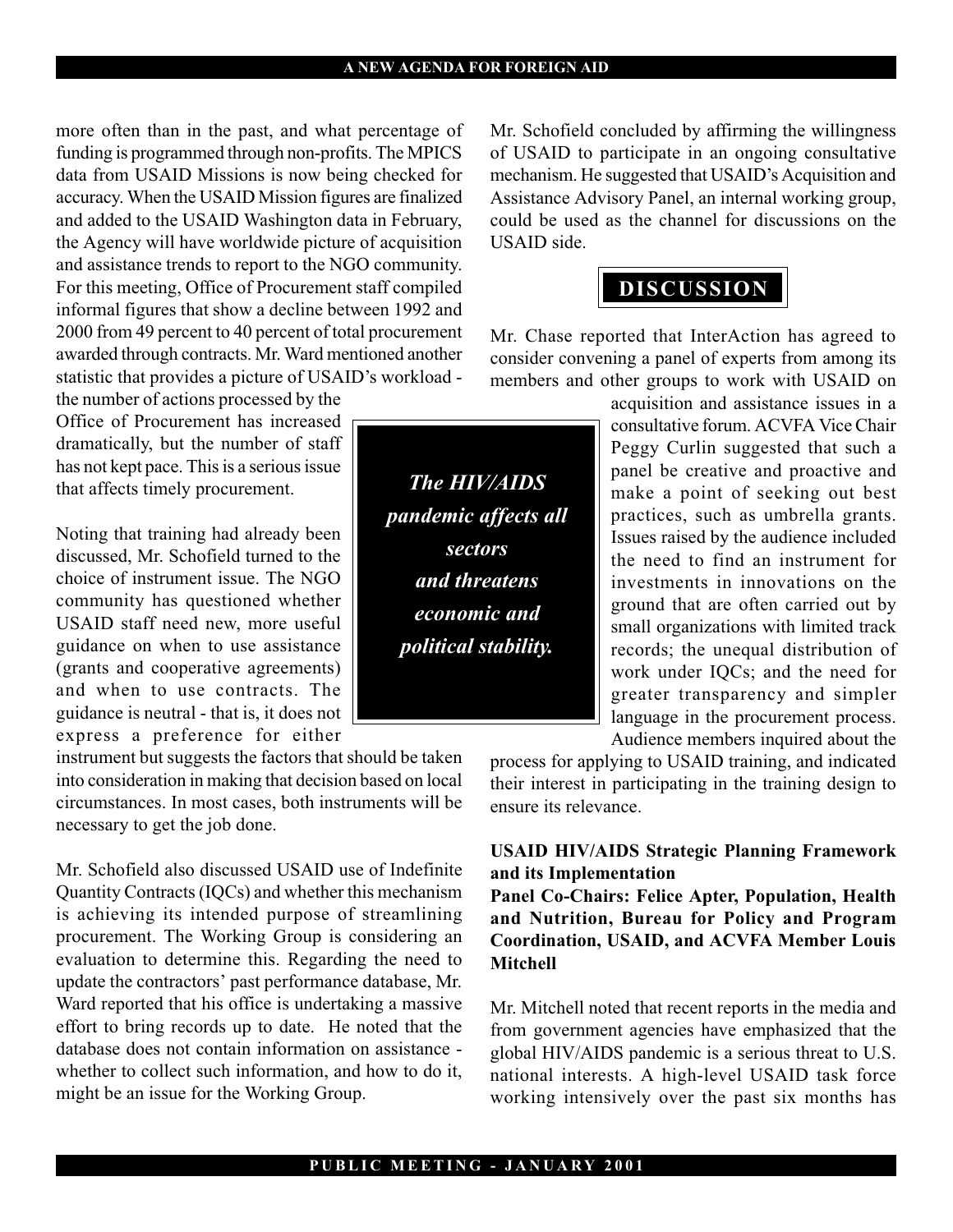developed an expanded strategic response to the pandemic. Ms. Apter noted that the expanded response is a comprehensive effort in which all USAID Bureaus are involved.

#### USAID's HIV/AIDS Strategic Framework: David Stanton, HIV/AIDS Division, Bureau for Global Programs, USAID

Mr. Stanton gave a short history of the HIV/AIDS Rapid Response, beginning with the FY 2000 LIFE initiative, a \$100,000,000 multi-agency effort that provided the

opportunity to expand partnerships and program areas. The four areas of focus are primary prevention, caring for children affected by AIDS, home and community-based care and treatment, and capacity and infrastructure development. USAID moved rapidly to develop a sound program strategy for the FY 2001 funding. The strengths of the process are that it has an interactive, interbureau involvement, staff commitment and cooperation, and high quality work. USAID is working toward international targets set collectively by the international community. The three-tiered strategy

aims for: national-level impact in four "rapid scale up" countries; reduction in prevalence rates and transmission from mother to child and increased support services for people living with HIV/AIDS in 16 "intensive countries/ sub-regions"; and maintenance of basic prevention and care services in 25 "basic" countries and several targeted sub-regions. In all countries there will be a major emphasis on monitoring and evaluation to demonstrate results.

The Planned 2001 Budget in the Context of the Strategic Framework and the FY 2001 Legislation: Joyce Holfeld, Population, Health and Nutrition, Bureau for Policy and Program Coordination, USAID

Ms. Holfeld emphasized the urgent need for action in the face of very limited resources. For public health needs alone, UNAIDS conservatively estimates that between \$3 and \$5 billion is needed for care and prevention just in Africa. The international community's contribution for public health activities to fight AIDS in Sub Saharan Africa is around \$500 million, of which the U.S. share is about \$168 million. There is commitment at the highest levels of government(s) to increase funding. This year \$330 million was appropriated for USAID, up from \$200 million. The budget includes earmarks for vaccine development,

> microbicides, the World Bank Trust Fund, and epidemiological profiles, leaving \$284 million available for USAID programming decisions.

> Agency-Level Activities to Minimize Programming Delays for HIV/AIDS and Infectious Disease Funds: Patricia Ramsey, Deputy General Counsel, USAID

> Ms. Ramsey described actions USAID is taking, at Congress' urging, to use existing authorities to expedite the process of acquisition and assistance. These include: authority for limited

competition for new awards; extensions of existing awards for up to two years; use of special authorities to award to small businesses and small and disadvantaged businesses; use of wholesale mechanisms; and sourceorigin waivers (allowing procurement from foreign countries). Other streamlining measures include: authorizing additional personal service contractors for USAID/Washington; increasing mission directors grant-making authority; and increasing use of the "grant" under contract" mechanism. These actions reflect USAID's commitment not to approach the pandemic as "business as usual." Ms. Ramsey asked ACVFA to provide feedback on whether USAID is striking the right balance between streamlining measures and fair and open competition for USAID funds.

UNAIDS conservatively estimates that between \$3 and \$5 billion is needed for HIV/AIDS prevention and care in Africa alone.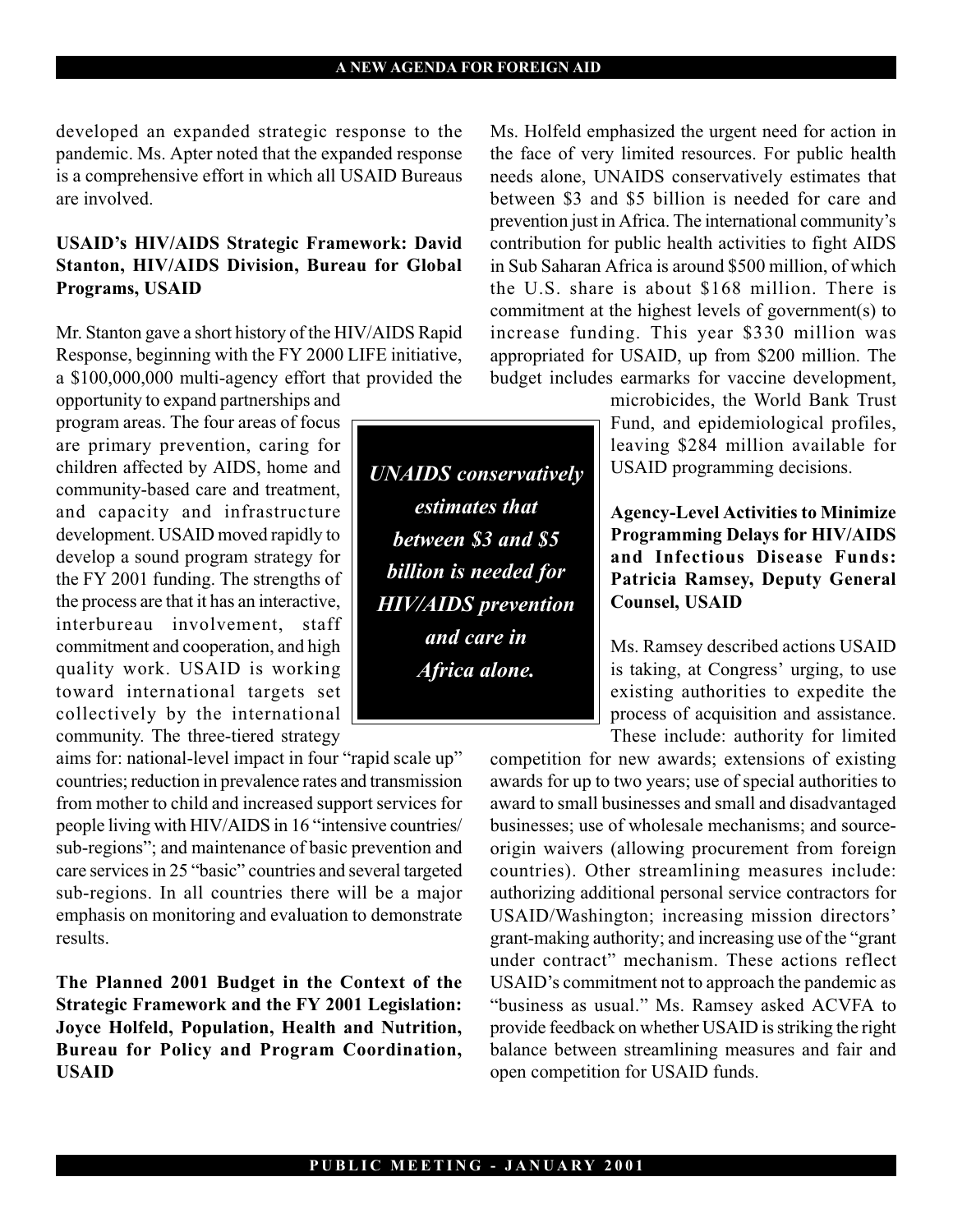#### USAID Partnerships: Hope Sukin, Africa Bureau, USAID

Ms. Sukin stressed that PVOs are essential partners in implementing the initiative. PVO strengths are independence, roots in and outreach to the community, grassroots affiliations, partnerships with indigenous NGOs, and the capacity for response in prevention, care, and support. She noted that groups represented in the audience were fighting AIDS at the community level before USAID began its work in the area. Ms. Sukin cited several examples of successful existing partnerships with NGOs, and indicated

that USAID is seeking also to develop new partnerships with faith-based organizations, historically black colleges and universities, domestic HIV/AIDS groups, and multi-sectoral organizations.

DISCUSSION

Some members of the audience expressed concern about USAID's outreach to new partners, noting that

outreach to traditional partners and to African NGOs has been limited. It was suggested that funding be provided directly to African organizations that have the necessary capacity and can meet accountability standards. As an example, African organizations have carried out many cost-effective initiatives in Uganda. Ms. Sukin emphasized that USAID has to work with its African partners and is developing strategies that involve intensive cooperation with local NGOs. In cases where there are many capable potential local partners, umbrella grant arrangements are used to reduce the management

burden. Many participants asked how to let USAID missions know of their work as prospective partners. Ms. Sukin suggested that organizations hold dialogues with USAID missions and be aware of new requests for proposals that will be issued. The RFPs and each mission's strategy are available on the USAID website.

There was much discussion of the need for multisectoral approaches to mitigate the social and economic impacts of the disease. A participant noted that 80 percent of the food grown in Africa is on small farms worked by women who are dying at alarming rates, yet agricultural

programs are not addressing this. Another noted the high infection rate among teachers, which is having a devastating effect on educational systems. Several participants urged USAID to add a gender focus to HIV/ AIDS programs and to work more closely with faith-based groups and churches on AIDS-related activities.

The USAID panelists pointed out that the Agency recognizes the importance of multisectoral programs and is supporting them to the extent it can within the confines of the legislative language, which strictly defines the

uses of Child Survival and Disease Account (CSD) funds. Development Assistance (DA) funds may be used to support such activities, but these funds are in short supply. Several USAID missions are using creative approaches to ameliorate the impact of AIDS on other sectors; for example, the USAID mission in Zambia was the first to implement a strategy to address AIDS in education. Ms. Sukin suggested that participants interested in educational efforts contact Brad Strickland of USAID at 202-219-5050.

PVOs are essential partners in implementing HIV/AIDS initiatives.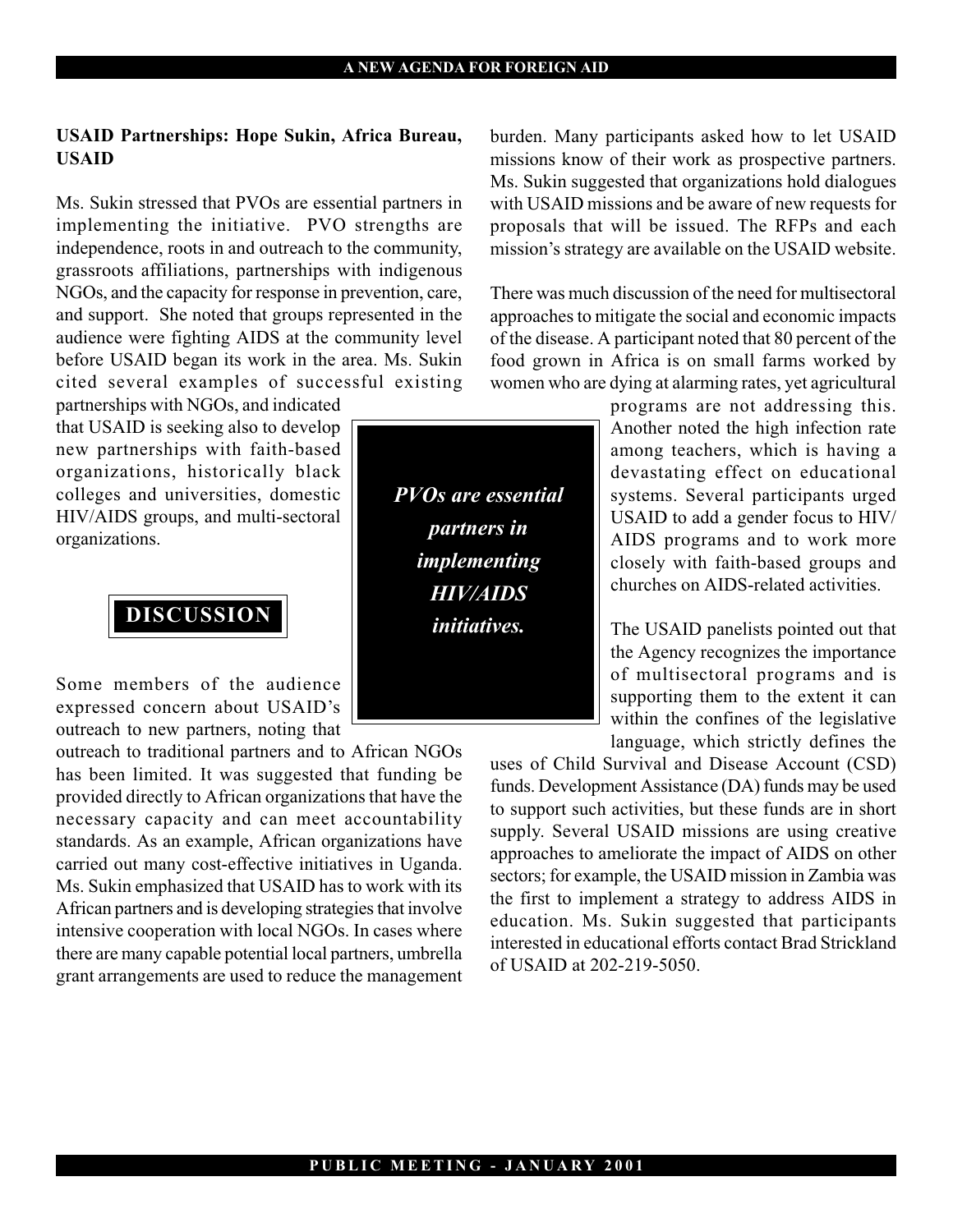Addressing the health and social and economic aspects of HIV/AIDS will require substantial increases in both CSD and DA funds. There was agreement that the entire development budget, not only HIV/AIDS funds, must be augmented to address the pandemic effectively. Panelists and participants alike noted the importance of documenting the disease's impact on other sectors and informing those who can make a difference in allocating funds.

This summary of the ACVFA public meeting has been prepared and distributed by the USAID Office of Private and Voluntary Cooperation in the Bureau for Humanitarian Response (BHR/PVC). The full report is available from Ms. Noreen O'Meara, ACVFA Director, USAID/BHR/PVC, Room 7.6.84 RRB, 1300 Pennsylvania Avenue, NW, Washington, DC 20523-7600, 202-712-5979. Visit our website at www.usaid.gov/hum\_response/pvc/ acvfadir.html.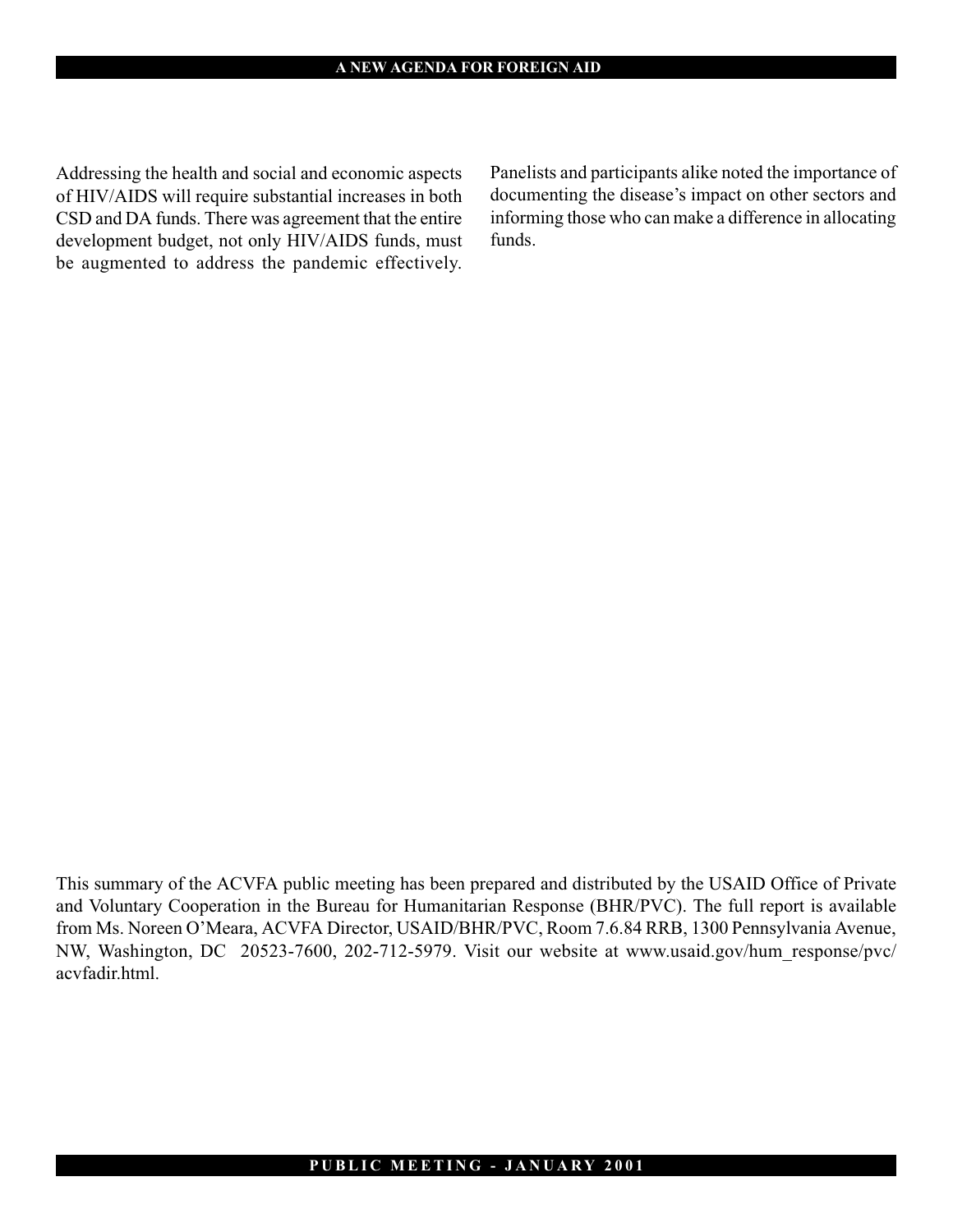